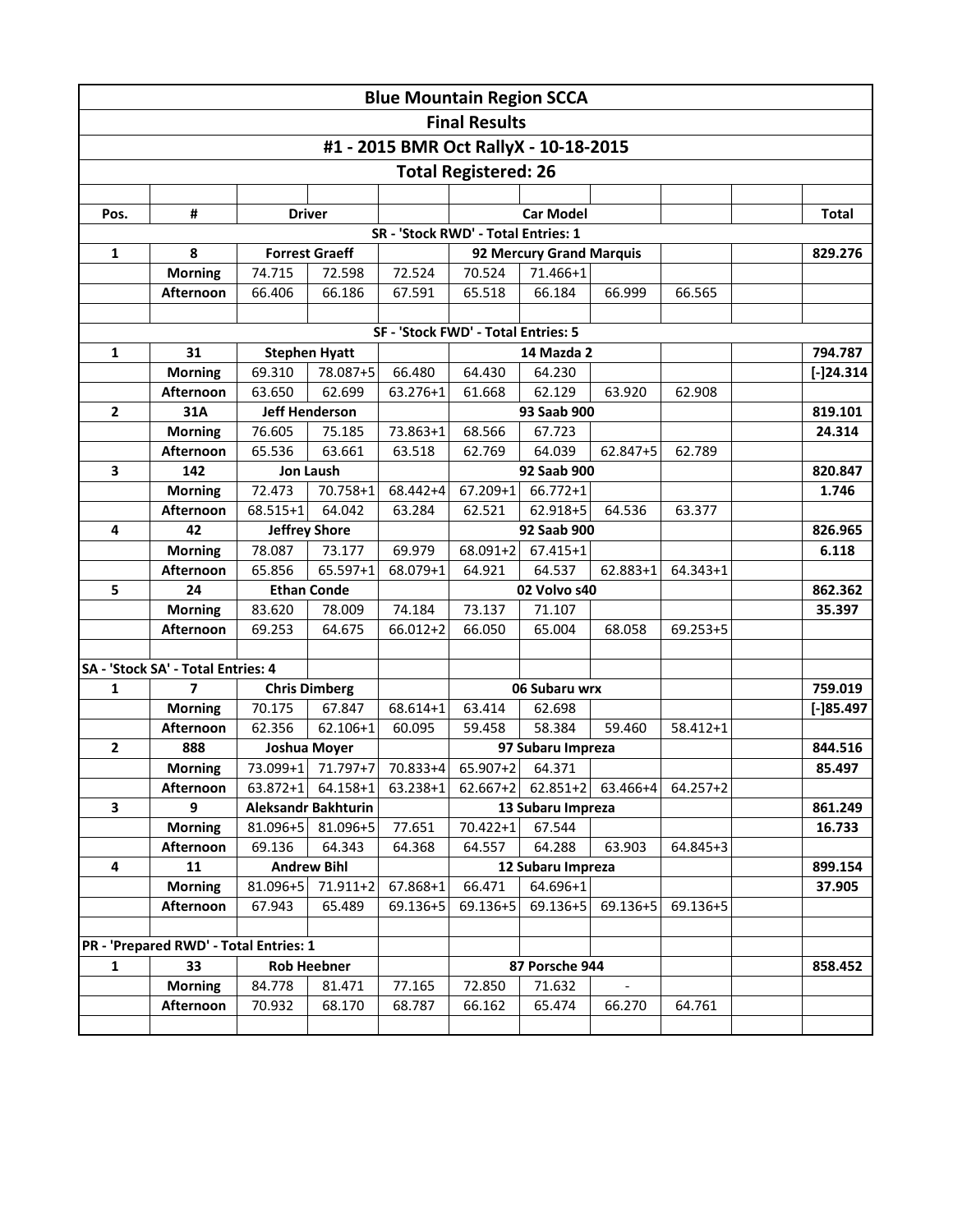| <b>Blue Mountain Region SCCA</b>      |                                        |                    |                                       |                  |                                |                           |                   |          |         |                   |  |  |
|---------------------------------------|----------------------------------------|--------------------|---------------------------------------|------------------|--------------------------------|---------------------------|-------------------|----------|---------|-------------------|--|--|
|                                       |                                        |                    |                                       |                  | <b>Final Results</b>           |                           |                   |          |         |                   |  |  |
| #1 - 2015 BMR Oct RallyX - 10-18-2015 |                                        |                    |                                       |                  |                                |                           |                   |          |         |                   |  |  |
| <b>Total Registered: 26</b>           |                                        |                    |                                       |                  |                                |                           |                   |          |         |                   |  |  |
|                                       |                                        |                    |                                       |                  |                                |                           |                   |          |         |                   |  |  |
|                                       | PA - 'Prepared AWD' - Total Entries: 5 |                    |                                       |                  |                                |                           |                   |          |         |                   |  |  |
| $\mathbf{1}$                          | 171                                    | <b>Rick Landis</b> |                                       |                  |                                | 01 Subaru Impreza         |                   |          |         | 722.221           |  |  |
|                                       | <b>Morning</b>                         | 72.564             | 60.673                                | 59.234+1         | 58.338                         | 59.474+1                  |                   |          |         | $[-]46.819$       |  |  |
|                                       | Afternoon                              | 57.885             | 57.875+1                              | 56.985           | $56.626 + 1$                   | 58.120                    | 58.310            | 58.137   |         |                   |  |  |
| $\overline{2}$                        | 83                                     |                    | <b>Petar Dimitrijevic</b>             |                  |                                | 04 Subaru Impreza WRX     |                   |          |         | 769.040           |  |  |
|                                       | <b>Morning</b>                         | 65.783             | 67.467+1                              | $64.650+2$       | $62.169 + 1$                   | 61.547                    |                   |          |         | 46.819            |  |  |
|                                       | Afternoon                              | 63.973             | 62.473                                | 64.008+1         | 62.834+1                       | 60.058                    | 61.048            | 61.030   |         |                   |  |  |
| 3                                     | 156                                    |                    | <b>Alex Pankiw</b>                    |                  |                                | 06 Subaru WRX Wagon       |                   |          |         | 778.097           |  |  |
|                                       | <b>Morning</b>                         | 59.481             | 58.688                                | $61.151 + 1$     | 57.479                         | 56.636                    |                   |          |         | 9.057             |  |  |
|                                       | Afternoon                              | $59.150+1$         | $57.262 + 1$<br><b>Josiah Schieck</b> | 60.398           | $65.463 + 5$                   |                           | 65.463+5 65.463+5 | 65.463+5 |         |                   |  |  |
| 4                                     | 107<br><b>Morning</b>                  | 72.916             | 67.330                                | 68.985           | 66.805                         | 01 Subaru 2.5rs<br>65.089 |                   |          |         | 795.481<br>17.384 |  |  |
|                                       | Afternoon                              | 64.911             | 65.063                                | 65.782+1         | 63.931                         | 64.203                    | 65.354            | 63.112   |         |                   |  |  |
| 5                                     | 22                                     |                    | <b>Jake Miller</b>                    |                  |                                | 01 Subaru impreza RS      |                   |          |         | 825.639           |  |  |
|                                       | <b>Morning</b>                         | 67.451             | 61.942+1                              | 61.684+3         | $63.014 + 2$                   | $58.825 + 1$              |                   |          |         | 30.158            |  |  |
|                                       | Afternoon                              | 64.224+5           | 65.463+5                              | 64.284+7         | 66.809                         | 63.450+1                  | 65.021+5          | 63.472   |         |                   |  |  |
|                                       |                                        |                    |                                       |                  |                                |                           |                   |          |         |                   |  |  |
|                                       | MR - 'Modified RWD' - Total Entries: 2 |                    |                                       |                  |                                |                           |                   |          |         |                   |  |  |
| 1                                     | 71                                     |                    | <b>Doug Shearer</b>                   |                  | <b>71 Ford Bronco</b>          |                           |                   |          |         | 908.704           |  |  |
|                                       | <b>Morning</b>                         | 70.649+1           | 79.119+5                              | 79.119+5         | 79.119+5                       | 79.119+5                  |                   |          |         | $[-]4.134$        |  |  |
|                                       | Afternoon                              | 68.757+1           | 65.515+1                              | 66.038+3         | 68.953                         | 67.086+1                  | 66.573            | 64.657   |         |                   |  |  |
| $\overline{2}$                        | 77                                     |                    | <b>Stacy Lobdell</b>                  |                  | 71 Ford Bronco                 |                           |                   |          |         | 912.838           |  |  |
|                                       | <b>Morning</b>                         | 75.812             | 79.119                                | 79.119+5         | 79.119+5                       | 79.119+5                  |                   |          |         | 4.134             |  |  |
|                                       | Afternoon                              | 72.057             | 69.709                                | 69.139           | 70.872                         | 69.917+1                  | 69.188            | 67.668   |         |                   |  |  |
|                                       |                                        |                    |                                       |                  |                                |                           |                   |          |         |                   |  |  |
|                                       | MF - 'Modified FWD' - Total Entries: 5 |                    |                                       |                  |                                |                           |                   |          |         |                   |  |  |
| 1                                     | $\overline{2}$                         |                    | <b>Andy Thomas</b>                    |                  |                                | 03 Toyota Celica          |                   |          |         | 700.673           |  |  |
|                                       | <b>Morning</b>                         | 58.633+2           | 58.350+1                              | 57.955+1         | 57.670                         | 56.118                    |                   |          |         | $[-]62.680$       |  |  |
|                                       | Afternoon                              | 56.866             | 58.024                                | 57.348           | 57.431                         | 57.087                    | 56.606+1          | 56.585+1 |         |                   |  |  |
| $\mathbf{2}$                          | 41                                     |                    | <b>Jason Morris</b>                   |                  | 98 Dodge Neon                  |                           |                   |          |         | 763.353           |  |  |
|                                       | <b>Morning</b>                         | 64.521             | 73.434+5                              | 68.330           | 62.620                         | 63.450                    |                   |          |         | 62.680            |  |  |
|                                       | Afternoon                              | 62.066             | 61.106                                | 59.987           | 59.319                         | 59.799                    | 59.339            | 59.382   |         |                   |  |  |
| 3                                     | 75                                     |                    | <b>Michael Julian</b>                 |                  | 87 Subaru Justy                |                           |                   |          | 767.801 |                   |  |  |
|                                       | <b>Morning</b>                         | 63.472             | 64.642                                | 62.547           | 63.049                         | 63.610                    |                   |          |         | 4.448             |  |  |
|                                       | Afternoon                              | 63.597             | 63.292+3                              | 62.787           | 63.229+1                       | 62.394+1                  | 62.714            | 62.468   |         |                   |  |  |
| 4                                     | 410<br><b>Morning</b>                  | Ron DiFerdinando   |                                       |                  | 98 Plymouth Neon ACR<br>62.859 |                           |                   |          |         | 787.571<br>19.770 |  |  |
|                                       | Afternoon                              | 73.434+5<br>64.556 | 73.434<br>62.156                      | 67.275<br>61.731 | 65.324<br>62.291               | 61.584                    | 61.688            | 61.239   |         |                   |  |  |
| 5                                     | 19                                     |                    | <b>Mike Robinson</b><br>95 VW GTi     |                  |                                |                           |                   |          |         | 793.299           |  |  |
|                                       | <b>Morning</b>                         | 63.274+1           | 60.717                                | 59.991           | 60.166+1                       | 59.811                    |                   |          |         | 5.728             |  |  |
|                                       | Afternoon                              | 58.293             | 59.835                                | 66.988+1         | 64.556+5                       | 64.556+5                  | 64.556+5          | 64.556+5 |         |                   |  |  |
|                                       |                                        |                    |                                       |                  |                                |                           |                   |          |         |                   |  |  |
|                                       |                                        |                    |                                       |                  |                                |                           |                   |          |         |                   |  |  |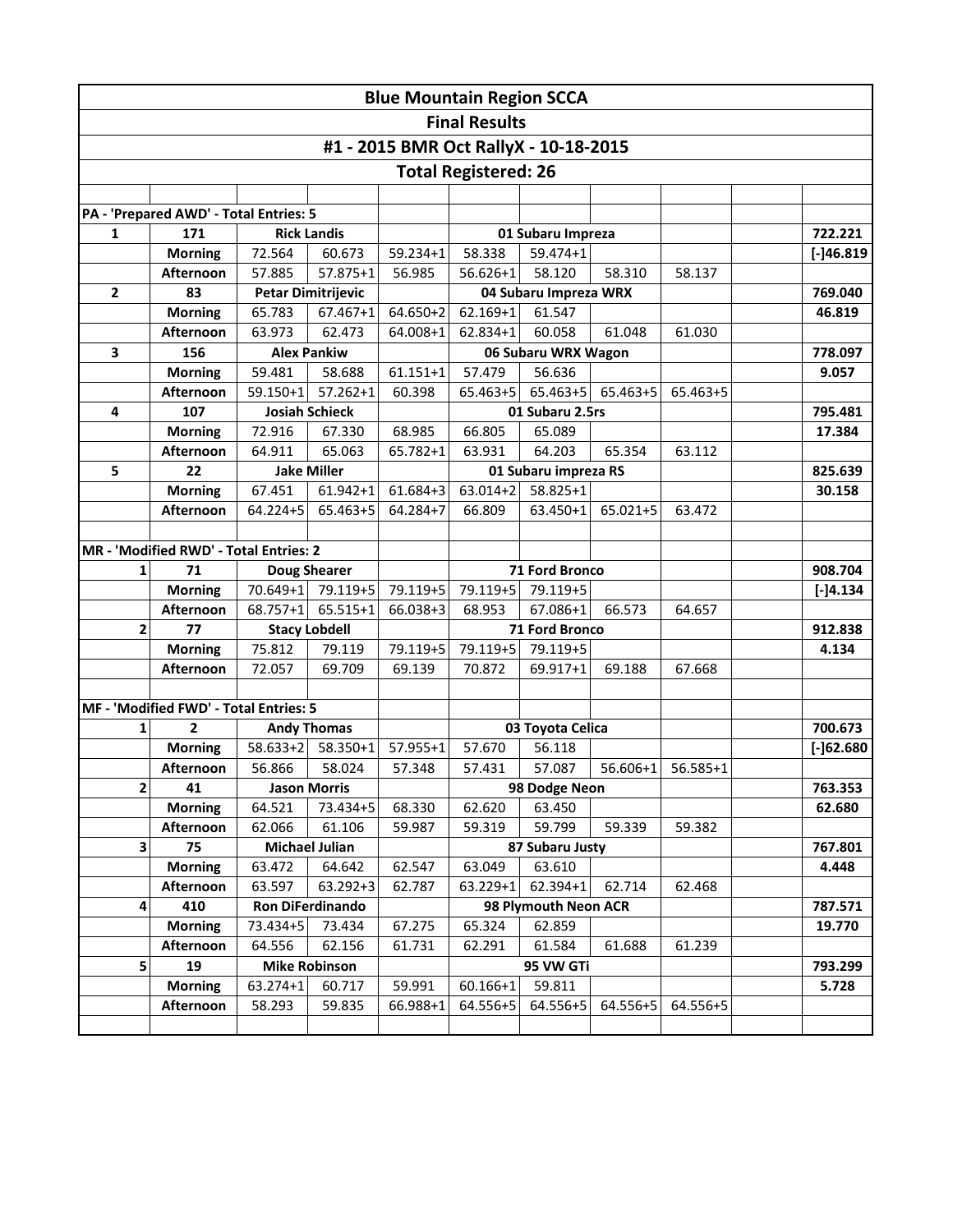|   |                                        |        |                      | <b>Blue Mountain Region SCCA</b>      |                             |                       |              |              |             |
|---|----------------------------------------|--------|----------------------|---------------------------------------|-----------------------------|-----------------------|--------------|--------------|-------------|
|   |                                        |        |                      |                                       | <b>Final Results</b>        |                       |              |              |             |
|   |                                        |        |                      | #1 - 2015 BMR Oct RallyX - 10-18-2015 |                             |                       |              |              |             |
|   |                                        |        |                      |                                       | <b>Total Registered: 26</b> |                       |              |              |             |
|   |                                        |        |                      |                                       |                             |                       |              |              |             |
|   | MA - 'Modified AWD' - Total Entries: 3 |        |                      |                                       |                             |                       |              |              |             |
| 1 | 12                                     |        | <b>Matt Lloyd</b>    |                                       |                             | 02 Subaru Impreza wrx |              |              | 735.872     |
|   | <b>Morning</b>                         | 62.922 | 63.642               | 62.715                                | 62.532                      | 60.565                |              |              | $[-]25.005$ |
|   | <b>Afternoon</b>                       | 61.468 | 60.047               | 61.154                                | 60.473                      | 60.426                | 58.889       | 58.157       |             |
| 2 | 304                                    |        | <b>Paul McCarthy</b> |                                       | 00 Subaru Impreza 2.5rs     |                       |              |              | 760.877     |
|   | <b>Morning</b>                         | 68.840 | 61.788               | 60.982                                | 60.834                      | $61.931 + 2$          |              |              | 25.005      |
|   | <b>Afternoon</b>                       | 62.318 | 64.659               | 61.785                                | $60.023 + 1$                | $61.274 + 1$          | $60.818 + 2$ | $59.625 + 2$ |             |
| 3 | 30                                     |        | Mike Pelizzoni       |                                       | 00 Subaru Impreza           |                       |              |              | 770.639     |
|   | <b>Morning</b>                         | 66.943 | 64.045               | $63.587 + 1$                          | 64.179                      | 63.109                |              |              | 9.762       |
|   | <b>Afternoon</b>                       | 65.444 | 63.439               | 61.556                                | 64.036                      | 63.488                | 65.618       | 63.195       |             |